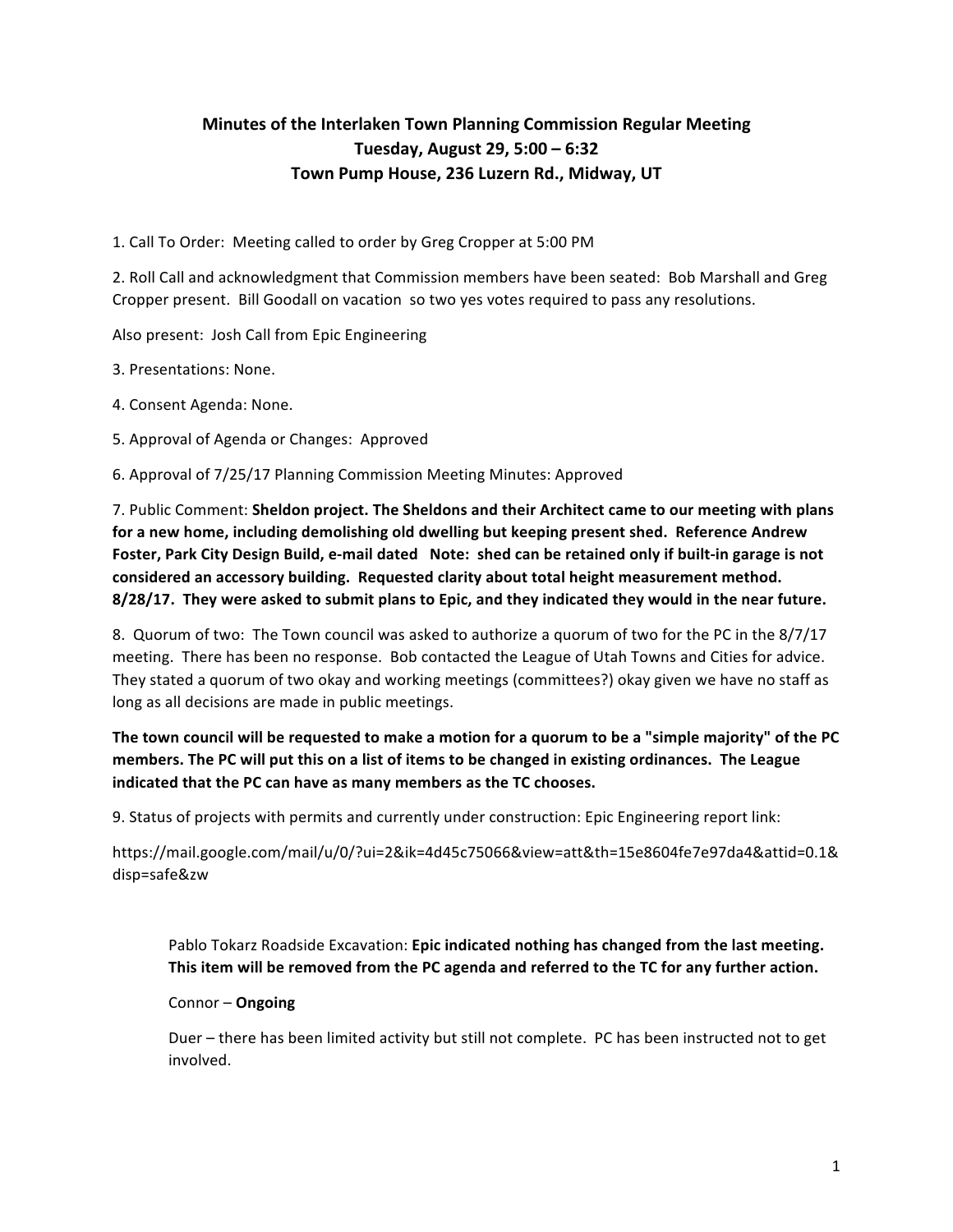Frank – Epic has made several contact attempts with the General contractor and the Franks without any response. PC said work crew present almost every day and Epic agreed to do a site visit to initiate contact with owner and/or contractor.

Hawkins  $-8/7/17$  PC recommended to Town Council little action can be taken regarding Hawkins right-of-way encroachment, recommended TC request they pay for guardrail.

Hawkins installed retaining wall below house although not in plans and construction supervisor had said they would not. Continuing to install driveway retaining walls. Appearance of lot totally out of line with rest of neighborhood. Future Discussion: How can we keep others from copying this model?

Hawkins installed lighting totally noncompliant with Interlaken code. Only down-lighting is permitted. Discussion: Epic not involved, Wasatch County inspecting. Recommend TC notify requirement for dark skies and request lighting be corrected.

Howard – Epic has made several contact attempts with without any response. PC to call Josh Call at Epic when we see anyone working so he can do a site visit.

Wilson – nearing completion, estimating  $10/17$  completion date.

10. Status of building permit requests:

Simpkins landscaping – recommendations presented to Town Council 8/7/17. Epic has about \$300 cost into this project. Epic has approved the submitted site plan. Greg Cropper prefers any extraordinary costs for Epic or legal to be paid by property owner.

11. Water Rights: Conference call held with Epic and State Water Rights Engineer. Consensus of call was to move irrigation rights to Interlaken (specifically to the wellhead) and reclassify as municipal at an approximate cost of \$2,000. Leave domestic rights as is since they are already proofed (shown to require approved volume). Having some municipal rights will cover any landscape irrigation. Epic agreed to issue a report. This was reported to Town Council 8/7/17 with a recommendation they send Epic's report to Rick Knuth for verification.

12. What projects should require a building permit? Discussed with Town Council 7/10/17 and 8/7/17. **No feedback to date**

13. Encroachment: Encroachment research and example agreement presented to Town Council 8/7/17. **No feedback to date**

14. Current Code limit of one accessory building: PC suggested to Town Council 8/7 amending the definition of the main dwelling to include a built-in garage or a carport connected to the house. Marshall would prefer the town allow 2 accessory buildings, for example, a shed plus a freestanding garage. No **feedback to date**

15. FFSL and Wasatch MOU and Cooperation Agreement: Lisa Simpkins has assumed responsibility for this item as of 8/7 Town Council meeting. Will no longer be a PC action item.

16. General Plan Status: Initial task force meeting held 7/17. Work started on survey questionnaire for all town members. Good community representation. Next meeting 9/9.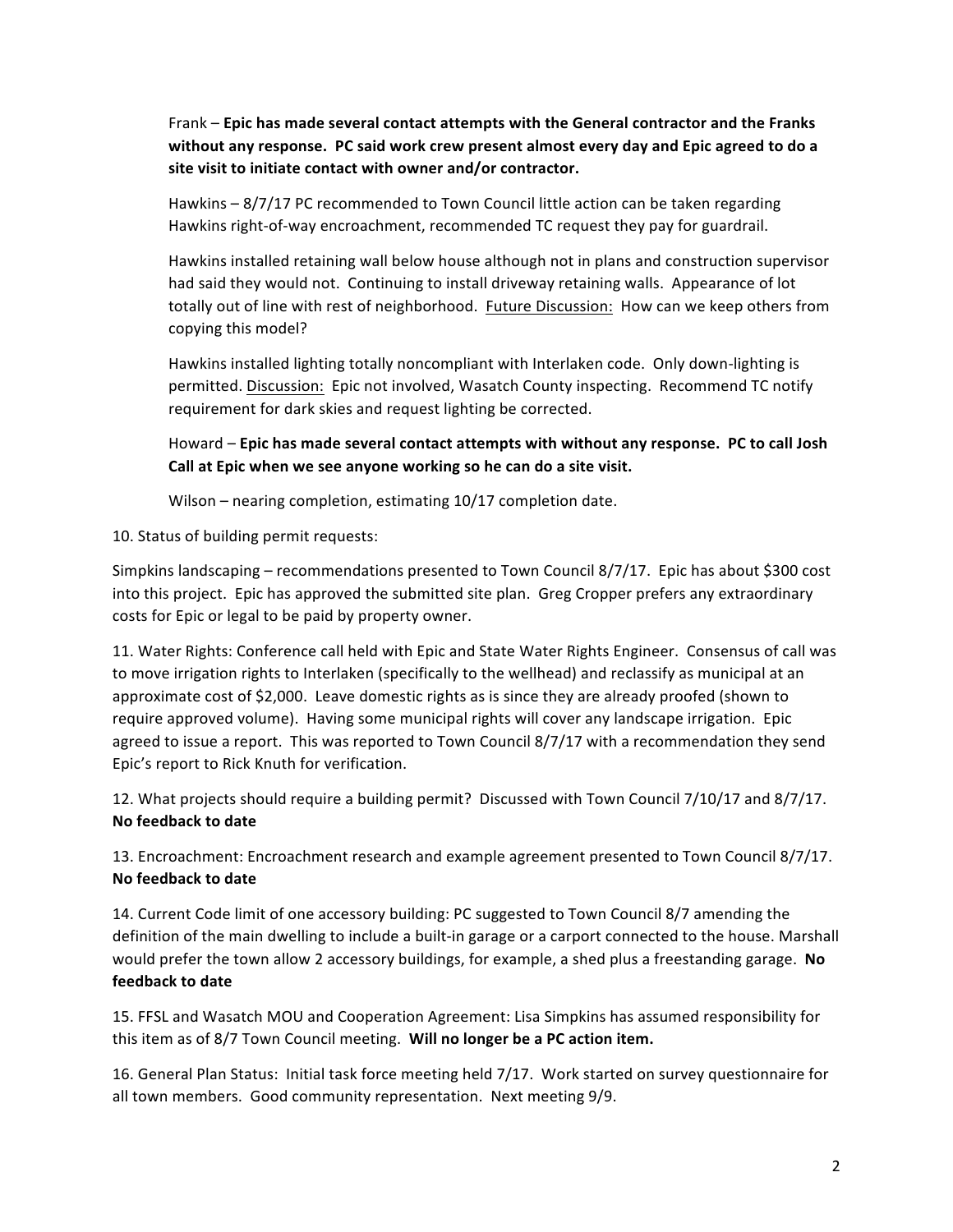17. Bart Smith 8/8 e-mail: I've decided to resign my post as Planning Commission Secretary effective today. I will continue to act as a liaison between the planning commission and the town in my role as town clerk, but I will no longer serve on the commission or attend meetings. I feel as though there are other areas I can better serve the town.

Discussion: What should we do? The PC was concerned about immediate resignation with no notice or offer to assist with a transition. The PC suggests two alternatives for the TC to consider. 1. Purchase a projector to be used at the meeting which will be used to create minutes during the meetings or 2. Hire a secretary, with the saved money from Town Clerk reduction, to take notes and forward the results to the PC, similar to what Bart has done in the past. Also we feel it wouldn't be **effective for him to be the liaison if he doesn't attend the meetings.** 

18. Request for feedback from Town Council: during 8/7 TC meeting, the PC once again reiterated need for and formally requested feedback for the numerous recommendations that have been made to the Town Council. To date there have been none and the PC has become gridlocked as a result. Most Council members expressed better understanding of need and willingness to provide feedback. No council member has ever attended a PC meeting nor filled in as an alternate when requested..

19. List of action items from previous two meetings:

Bill Goodall:

• Contact Sheldons regarding garage permit application. - **Complete**, redesigning house & garage as presented in this meeting.

• Make recommendation to town council not to discuss permit requirements with prospective applicants. - **Complete** at 8/7 TC meeting

• Make recommendation to town council to allow the PC to engage Rick Knuth to meet with the PC and TC members to evaluate and make recommendations regarding conversion to municipal water rights and moving irrigation rights to the town.  $-$ **Complete**, the TC indicated it would be okay for Greg to contact Rick Knuth if necessary.

• Make recommendation to town council to bill \$500 to the Schneiders for Epic inspections, costing \$400, and a town admin fee of \$100. – **Complete** at 8/7 TC meeting

• Contact Summit Engineering to transfer electronic records to Epic – Open M. Johnston now back from Boy Scout Jamboree so expected completion is by the end of September. Note: this is not holding up the General Plan task force.

Greg Cropper:

• Contact Tim Bywater to research the town's oversight obligation – how much can we abdicate and remain in good legal standing? No progess

Bart Smith:

• Find out Bywater's charges for review of the Simpkins ROW issue. Still looking into it.

• Review Epic's bills for charges against Simpkins projects and other projects. **Still** looking into it.